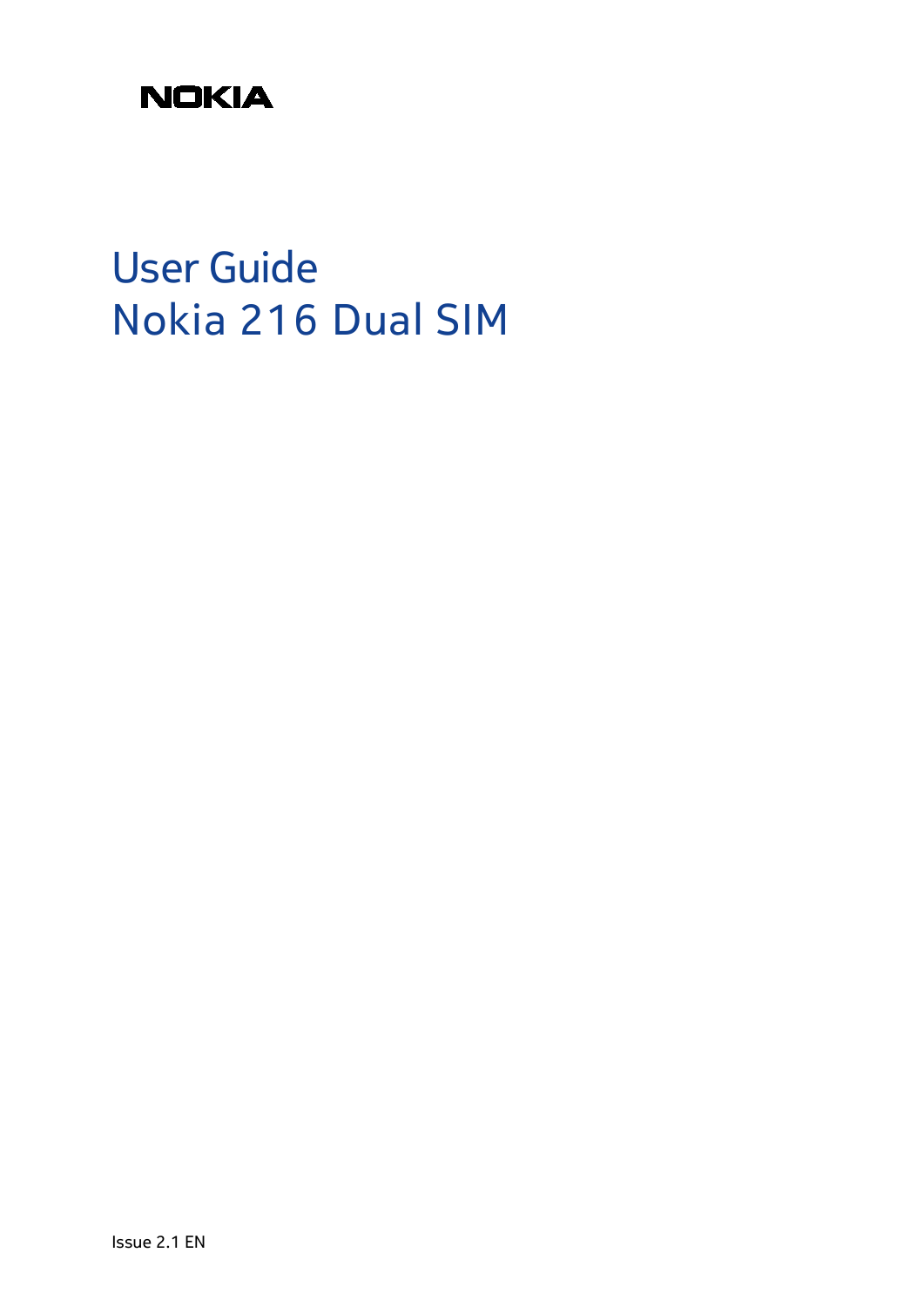# **For your safety**

Read these simple guidelines. Not following them may be dangerous or against local laws and regulations. For further info, read the complete user guide.



### SWITCH OFF IN RESTRICTED AREAS

Switch the device off when mobile phone use is not allowed or when it may cause interference or danger, for example, in aircraft, in hospitals or near medical equipment, fuel, chemicals, or blasting areas. Obey all instructions in restricted areas.



### ROAD SAFETY COMES FIRST

Obey all local laws. Always keep your hands free to operate the vehicle while driving. Your first consideration while driving should be road safety.



# **INTERFERENCE**

All wireless devices may be susceptible to interference, which could affect performance.



### QUALIFIED SERVICE

Only qualified personnel may install or repair this product.



### BATTERIES, CHARGERS, AND OTHER ACCESSORIES

Use only batteries, chargers, and other accessories approved by HMD Global for use with this device. Do not connect incompatible products.



# KEEP YOUR DEVICE DRY

Your device is not water-resistant. Keep it dry. PROTECT YOUR HEARING



To prevent possible hearing damage, do not listen at high volume levels for long periods. Exercise caution when holding your device near your ear while the loudspeaker is in use.



# SAR

This device meets RF exposure guidelines when used either in the normal use position against the ear or when positioned at least 5 mm away from the body. The specific maximum SAR values can be found in the Certification Information (SAR) section of this user guide. For more info, go to **www.sar- tick.com**.

When a carry case, belt clip or other form of device holder is used for body-worn operation, it should not contain metal and should provide at least the above-stated separation distance from the body. Note that mobile devices may be transmitting even if you are not making a voice call.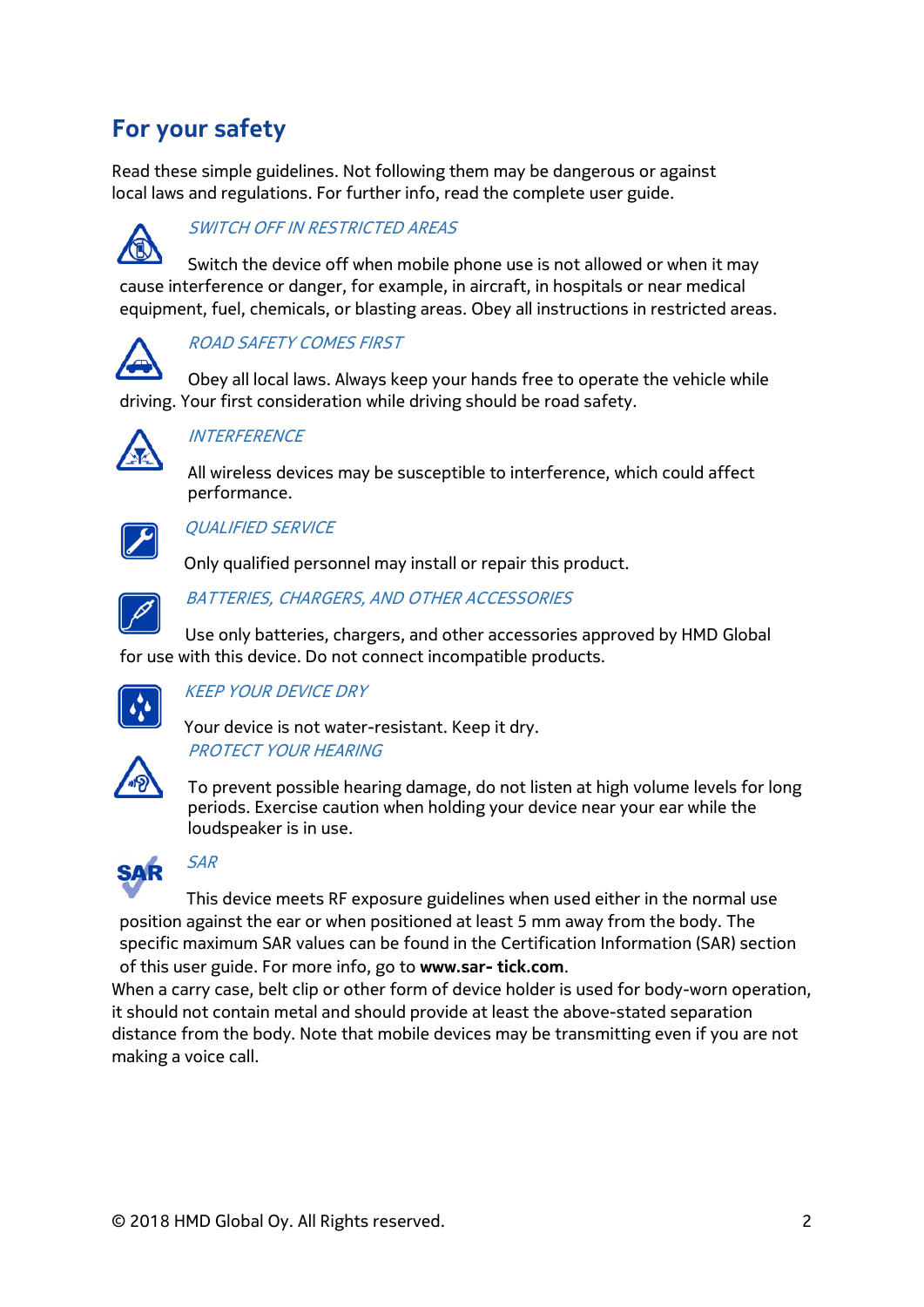# **Get started**

Get started with the basics, and have your phone up and running in no time.

### **Keys and parts**

Explore the keys and parts of your new phone.

- 1 Front camera
- 2 Charger connector
- 3 Earpiece
- 4 Headphone connector (3.5 mm)
- 5 Front-facing flash
- 6 Selection keys
- 7 End/Power key
- 8 Microphone
- 9 Call key
- 10 Scroll key
- 11 Flash light
- 12 Main camera
- 13 Antenna area
- 14 Back cover opening slot
- 15 Loudspeaker

To lock the keys, quickly press  $\bigcirc$ , and select **Lock**.

To unlock the keys, quickly press  $\circled{0}$ , and select **Unlock**.

To quickly switch the rear flash light on, in the idle screen, press the scroll key up twice. To switch the light off, press the scroll key up once more. Do not shine the light in anyone's eyes.

The antenna area is highlighted. Avoid touching the antenna area while the antenna is in use. Contact with antennas affects the communication quality and may reduce battery life due to higher power level during operation.

Do not connect to products that create an output signal, as this may damage the device. Do not connect any voltage source to the audio connector. If you connect an external device or headset, other than those approved for use with this device, to the audio connector, pay special attention to volume levels.

Parts of the device are magnetic. Metallic materials may be attracted to the device. Do not place credit cards or other magnetic storage media near the device, because info stored on them may be erased.

Some of the accessories mentioned in this user guide, such as charger, headset, or data cable, may be sold separately.

**Note:** You can set the phone to ask for a security code. The pre-set code is 12345. Change it to protect your privacy and personal data. Note, however, that when you change the code, you need to remember the new code, as HMD Global is not able to open or bypass it.

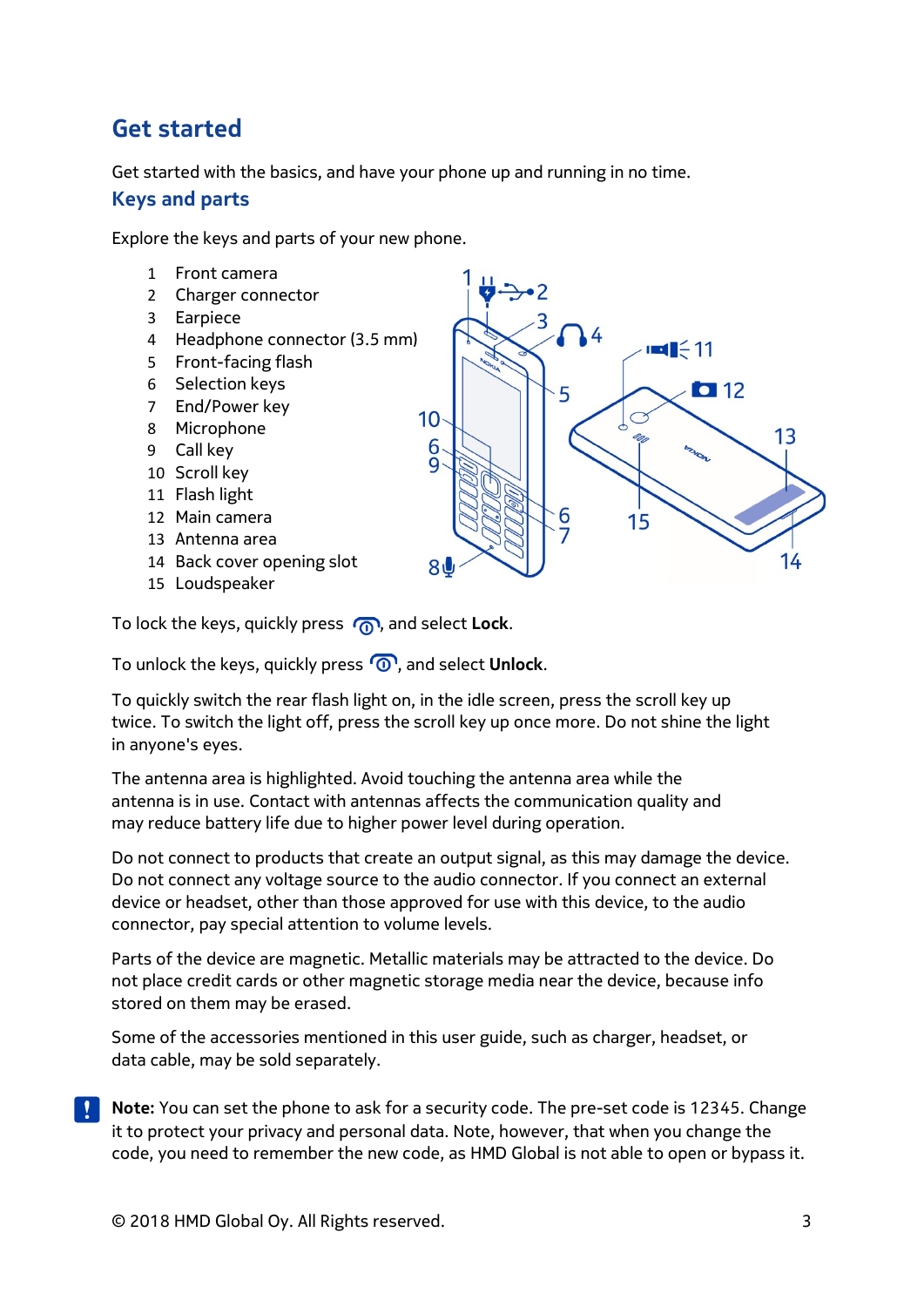# **Insert the SIM, memory card, and battery**

Learn how to insert the battery and SIM and memory cards.

Use only original standard SIM cards. Use of incompatible SIM cards may damage the card or the device, and may corrupt data stored on the card.



Use only compatible memory cards approved for use with this device. Incompatible cards may damage the card and the device and corrupt data stored on the card.



**Note:** Switch the device off and disconnect the charger and any other device before removing any covers. Avoid touching electronic components while changing any covers. Always store and use the device with any covers attached.

1. Place your fingernail in the small slot at the bottom of the phone, lift and remove the cover.



- 2. If the battery is in the phone, lift it out.
- 3. Slide the SIM into the SIM slot 1 with the contact area face down. If you have a second SIM, slide it into SIM slot 2.

Both SIM cards are available at the same time when the device is not being used, but while one SIM card is active, for example, making a call, the other may be unavailable.



- 4. If you have a memory card, slide the memory card into the memory cardslot.
- 5. Line up the battery contacts, and put the battery in.
- 6. Replace the back cover.

# **Remove the SIM card**

Open the back cover, remove the battery, and slide the SIM out.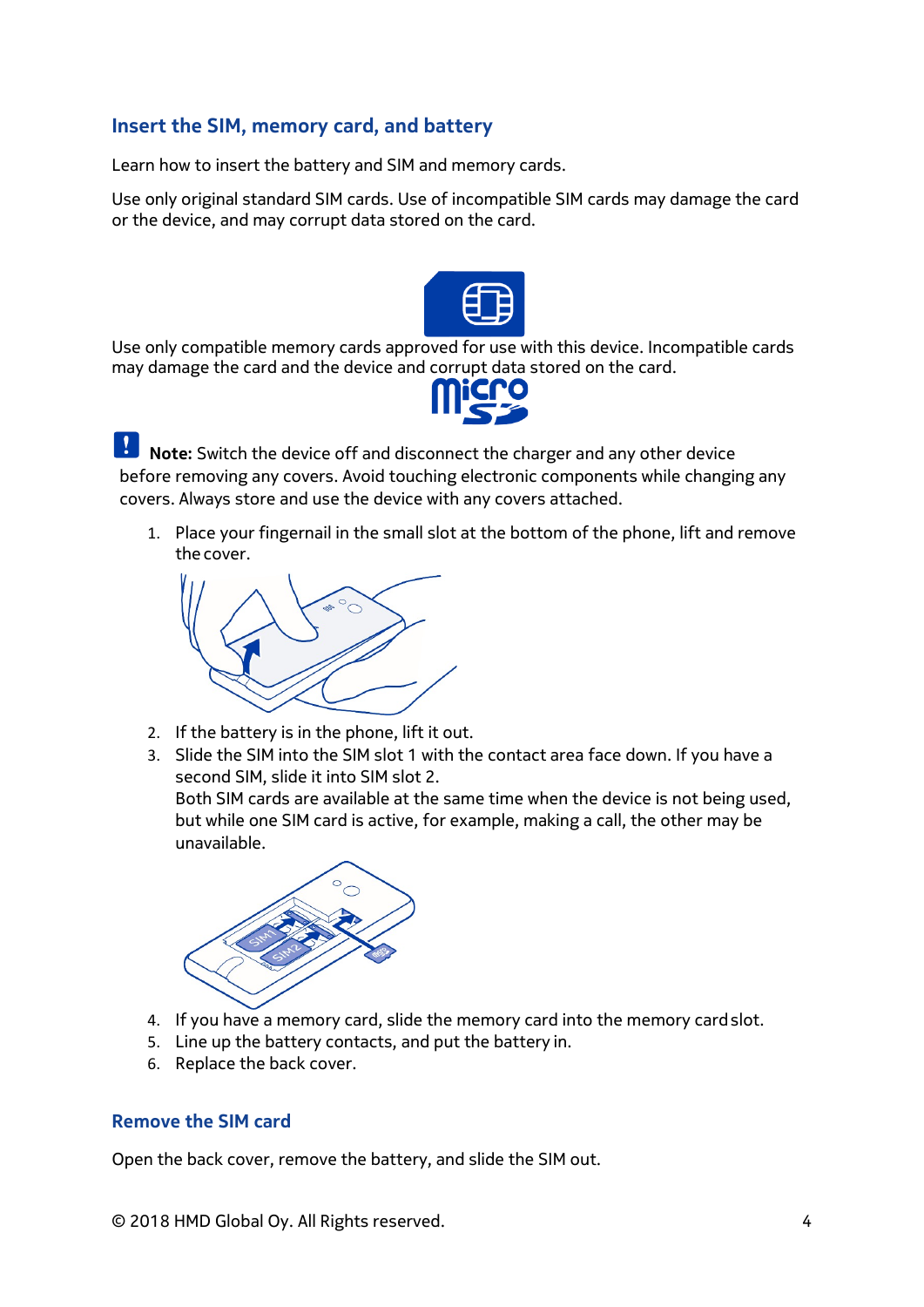### **Remove the memory card**

Open the back cover, remove the battery, and pull the memory card out.

**Important:** Do not remove the memory card when an app is using it. Doing so may damage the memory card and the device and corrupt data stored on the card.

#### **Switch your phone on**

Press and hold the power key.

#### **Charge the battery**

Your battery has been partially charged at the factory, but you may need to recharge it before you can use your phone.

- 1. Plug the charger into a wall outlet.
- 2. Connect the charger to the phone. When done, unplug the charger from the phone, then from the wall outlet.

If the battery is completely discharged, it may take several minutes before the charging indicator is displayed.

**Tip:** You can use USB charging when a wall outlet is not available. Data can be transferred while charging the device. The efficiency of USB charging power varies significantly, and it may take a long time for charging to start and the device to start functioning. Make sure your computer is switched on.

### **Lock or unlock the keys**

To avoid accidentally pressing the keys, use keypad lock.

- 1. Quickly press  $\mathbb{Q}$ .
- 2. Select **Lock**.

#### **Unlock the keypad**

Press and select **Unlock**.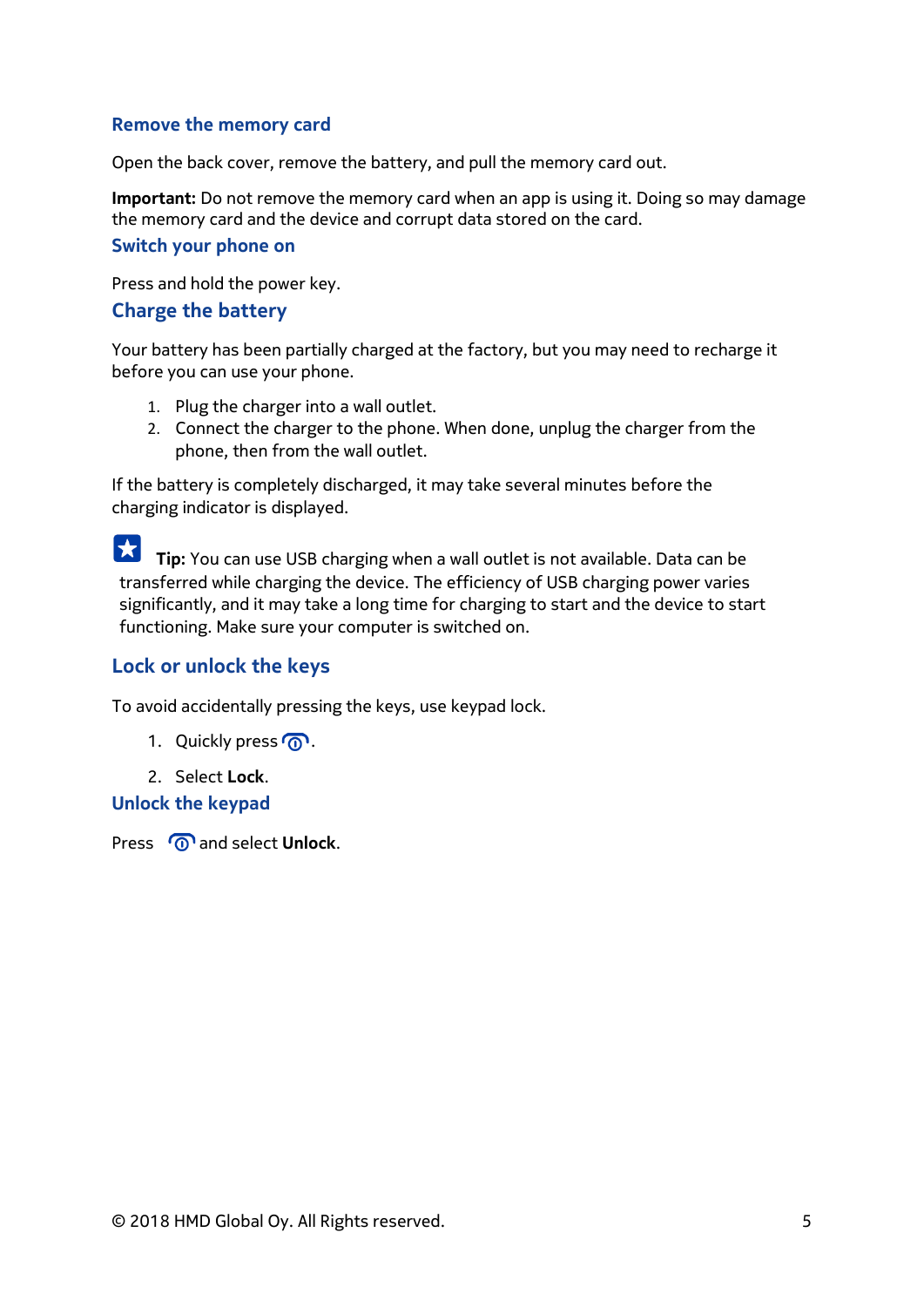# **Basics**

Learn how to get the most out of your new phone.

### **Set which SIM card to use**

- 1. Select **Menu** > **Settings** > **Connectivity** > **Dual SIM**.
- 2. To choose which SIM to use for calls, select **Call**, switch **Always ask** to **Off**, and select **Preferred SIM**.
- 3. To choose which SIM to use for messages, select **Messaging**, switch **Always ask** to **Off**, and select **Preferred SIM**.
- **4.** To choose which SIM to use for mobile data, switch **Mobile data connection** to **On**, andselect **Mobile data** > **Preferred SIM**.

# **Forward calls between your 2 SIMs**

Get the most out of your 2 SIM cards. If you forward your calls between your SIMs, when someone calls you on one SIM while you're having a call on the other, you can manage your calls from both SIMs just like with only one SIM.

Make sure you have 2 SIM cards inserted in your phone.

- 1. Select **Menu** > **Smart Dual SIM** > **SIM numbers**.
- 2. Type in the numbers of your both SIMs.
- 3. Depending on how you want to forward the calls when one of your SIMs is out of reach or busy, select **Between two SIMs**, **From SIM1 to SIM2**, or **From SIM2 to SIM1**.

**Tip:** To check if your calls are being forwarded, select **Check status**.

# **Explore your phone**

See the apps and features of your phone.

Select **Menu**.



### **Go to an app or feature**

Press the scroll key up, down, left, or right.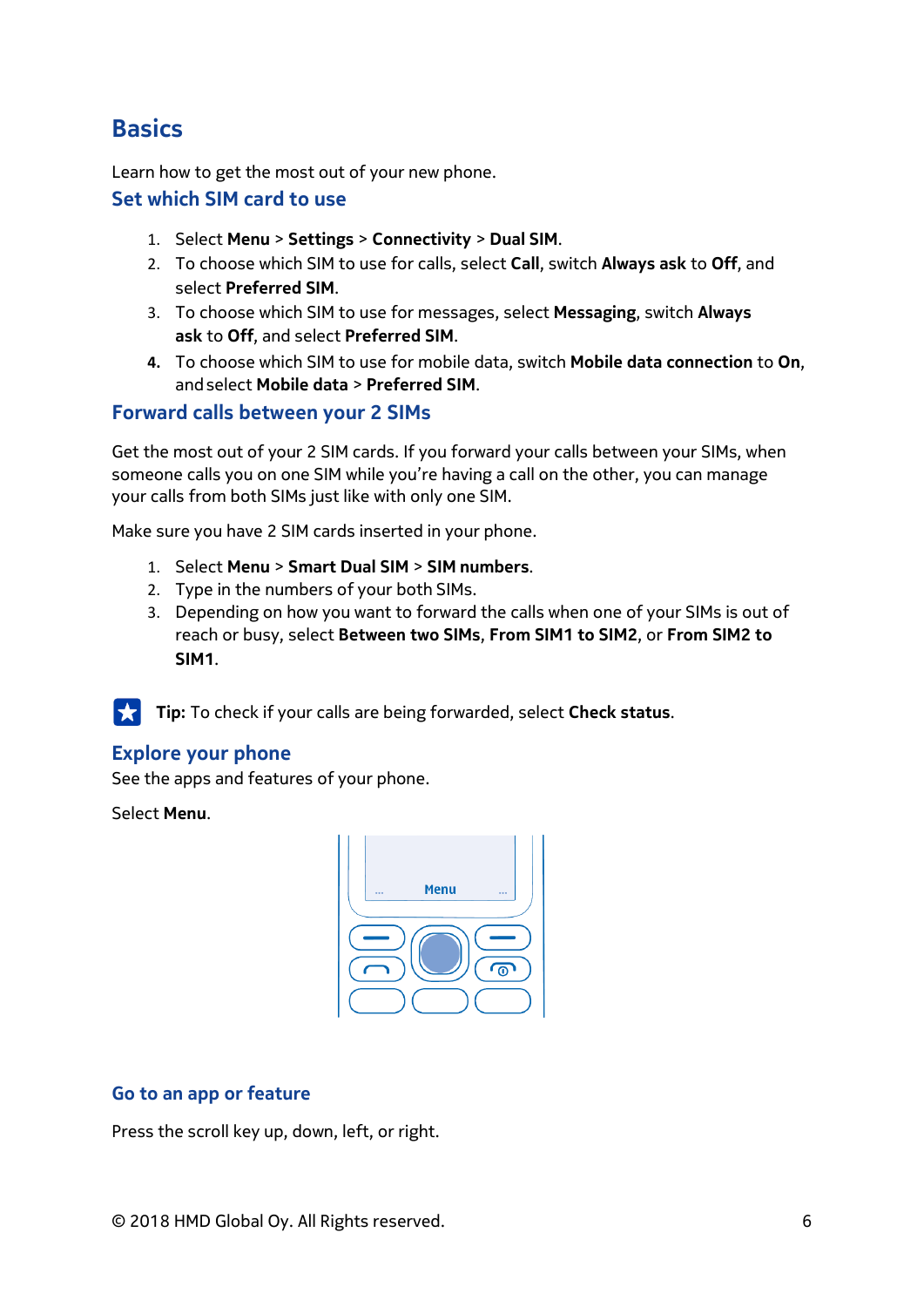

# **Open an app or select a feature**

Select **Choose**.



# **Go back to the previous view**

Select **Back**.



# **Go back to the home screen**

Press the end key.



# **Switch the flashlight on**

On the idle screen, quickly scroll up twice.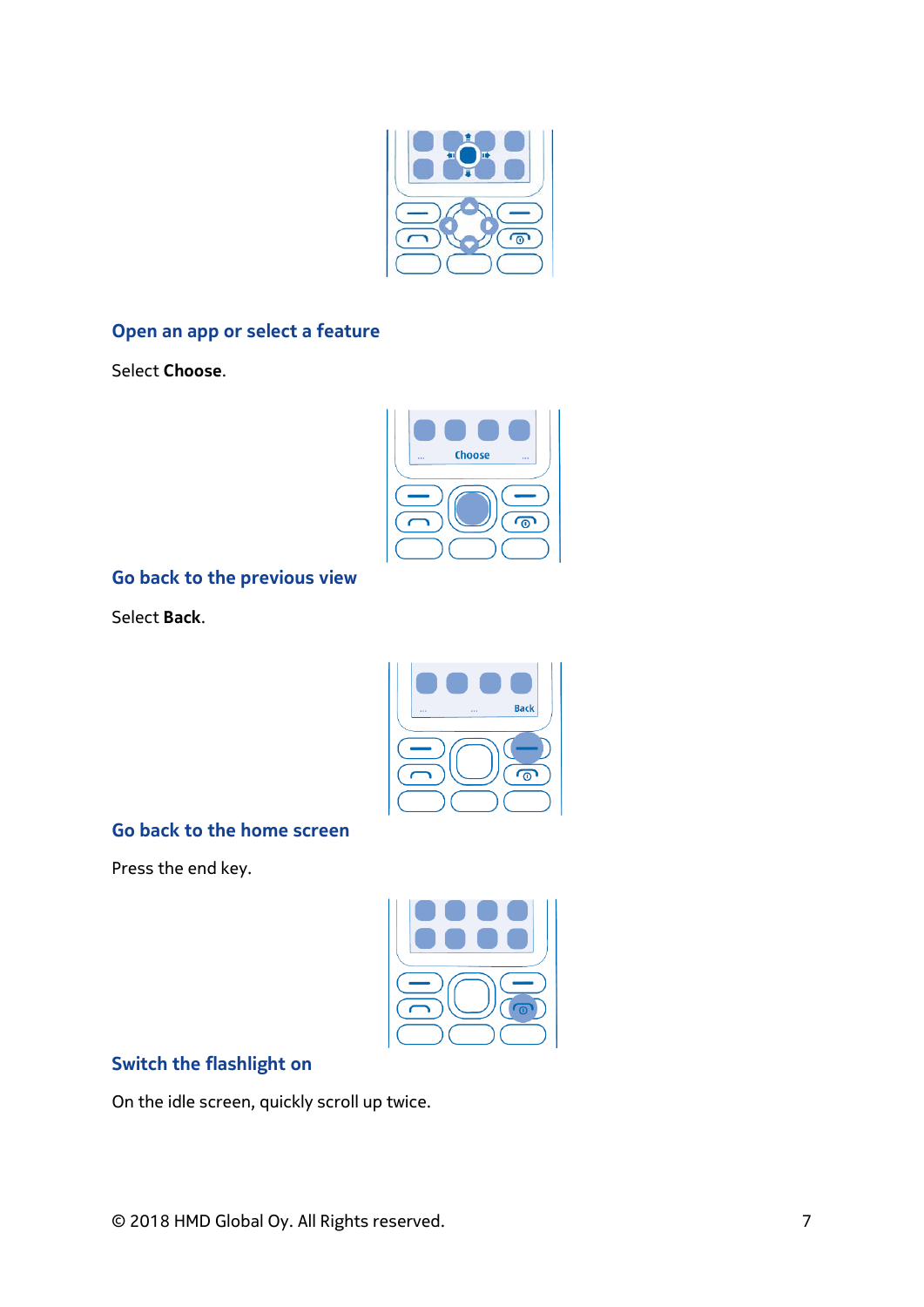

To switch the flashlight off, scroll up once. Do not shine the light in anyone's eyes.

# **Change the volume**

Trouble hearing your phone ringing in noisy environments, or calls too loud? You can change the volume to your liking.

Scroll up or down to change the volume during a call or when listening to the radio.



# **Change the wallpaper**

You can change the background of your home screen to your liking.

- 1. Select **Menu** > **Settings** > **Display settings** > **Wallpaper**.
- 2. Select a wallpaper.

# **Set the ringtone**

Set a ringtone for your phone.

- 1. Select **Menu** > **Settings** > **Tones**.
- 2. Select **Ringtone**.
- **3.** Pick a ringtone, and select **OK.**

# **Write text**

Writing with the keypad is easy and fun.

Press a key repeatedly until the letter is shown.

**Type in a space**

Press **0**.

**Type in a special character or punctuation mark**

Press **\***.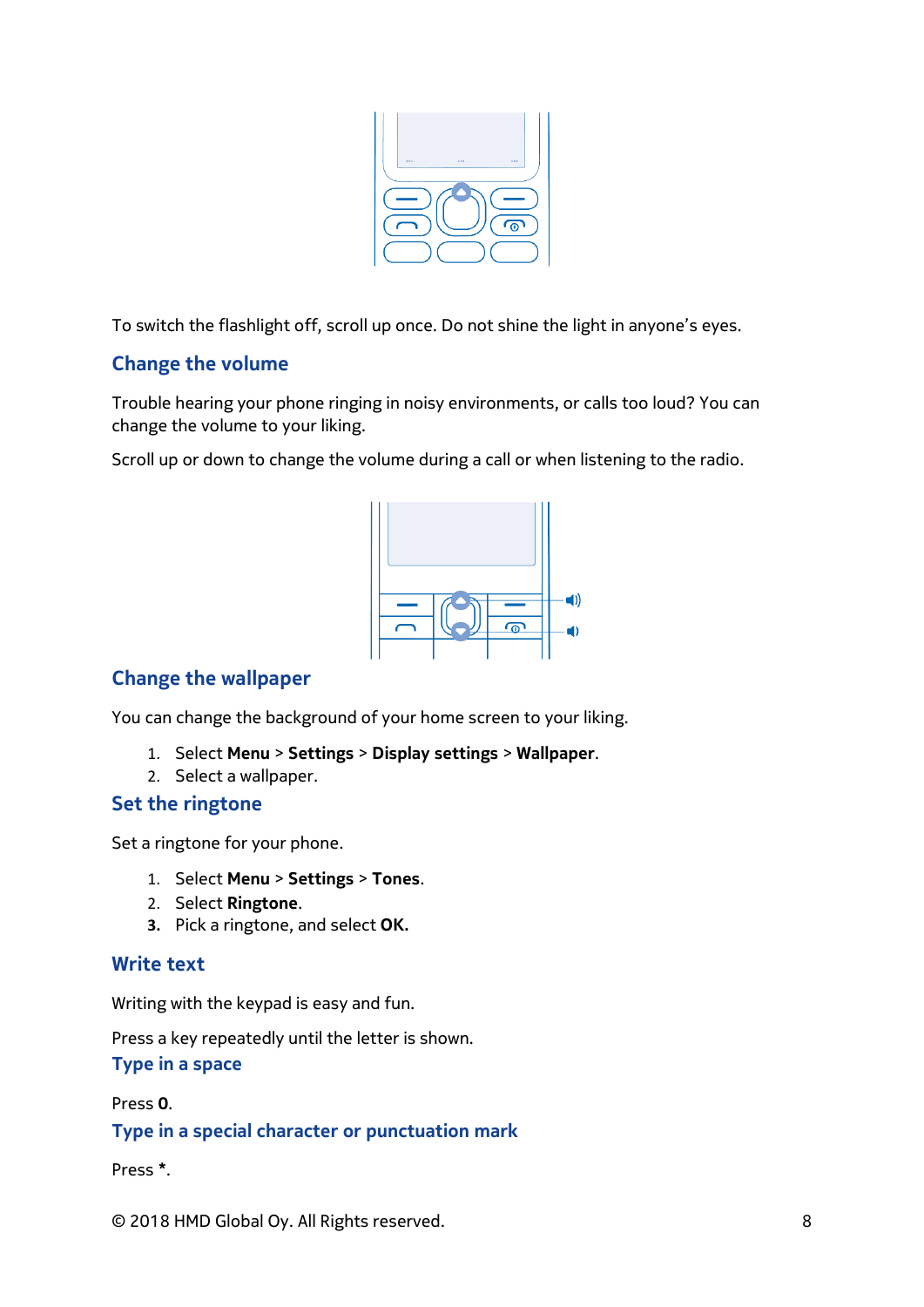### **Switch between character cases**

Press **#** repeatedly. **Type in a number**

Press and hold a number key.

### **Use predictive text**

To speed up your writing, your phone can guess what you are starting to write. Predictive text is based on a built-in dictionary. This feature is not available for all languages.

- 1. Select **Options** > **Dictionary** and the language.
- 2. Start writing a word. When the word you want is shown, press **0**.

#### **Change a word**

Press **\*** repeatedly until the word you want is shown.

#### **Add a new word to the dictionary**

If the word you want isn't in the dictionary, write the word, press **\*** repeatedly to skip all unwanted words, select **Spell**, and write the word.

**Switch between predictive and traditional text**

Press **#** repeatedly. **Switch predictive text off** Select **Options** > **Dictionary** > **Dictionary off**.

### **Browse the web**

Catch up on the news, and visit your favourite websites on the go.

- 1. Select **Menu** > **Internet** > **Surf or search**.
- 2. Write a web address, and select **OK**.

**Tip**: If you want to avoid data costs, switch mobile data off. Select **Menu** > **Settings** > **Connectivity** > **Mobile data**, and switch **Mobile data connection** to **Off.**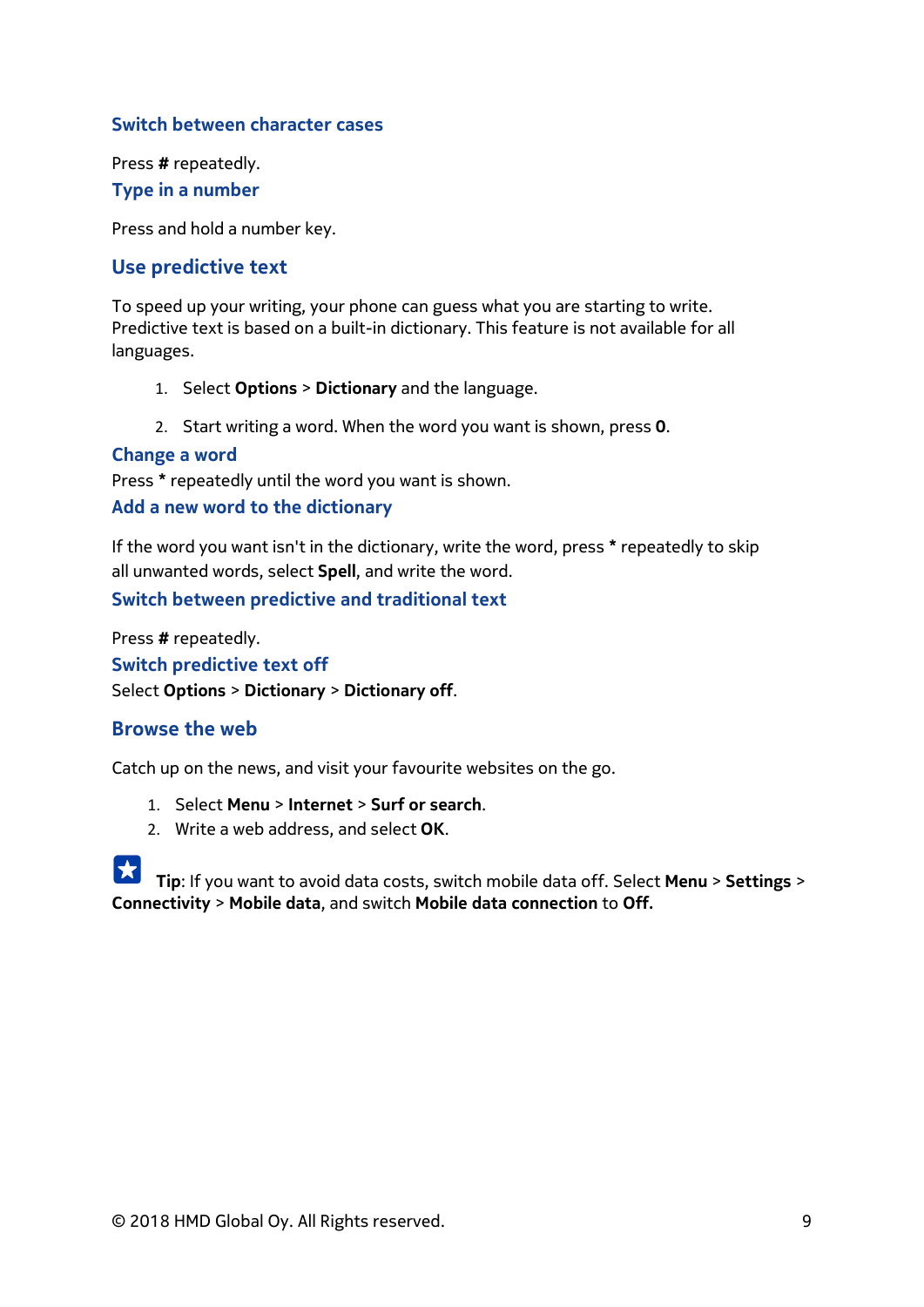# **People & messaging**

Contact your friends and family using your phone. **Make a call**

Learn how to make a call with your new phone.

1. Type in the phone number.

To type in the **+** character, used for international calls, press **\*** twice.

- 2. Press  $\bigcap$ . If asked, select which SIM to use
- 3. To end the call, press  $\mathbb{Q}$ .

### **Answer a call**

Press  $\bigcap$ .

 $|\mathbf{x}|$ **Tip:** To handle your calls hands-free, pair your phone with a compatible Bluetooth® headset (sold separately). To switch Bluetooth on, select **Menu** > **Settings**  > **Connectivity** > **Bluetooth**, and switch **Bluetooth** to **On**.

# **Save a name and phone number**

Save and organise your friends' phone numbers.

1. Select **Menu** > **Contacts** > **Options** > **Add new contact**.



 $\bigstar$ 

**Tip:** You can select which memory you want to use for storing contacts. Select **Options** > **Settings** > **Memory**.

- 2. Write the name, and type in the number.
- 3. Select **Save**.

**Tip:** To save a phone number in the dialler, type in the number, and select **Save**.

# **Send and receive messages**

Keep in touch with your friends and family through text messages.

- 1. Select **Menu** > **Messaging** > **Create message**.
- 2. Type in a phone number, or select **Add** and a recipient from your contacts list.
- 3. Write your message.

**Tip:** To insert special characters, such as a smiley or symbol, select **Options** > **Insert options**.

4. Select **Send**. If asked, select which SIM to use.



**Tip:** You can also press **now** to send the message.

You can send text messages that are longer than the character limit for a single message. Longer messages are sent as two or more messages. Your service provider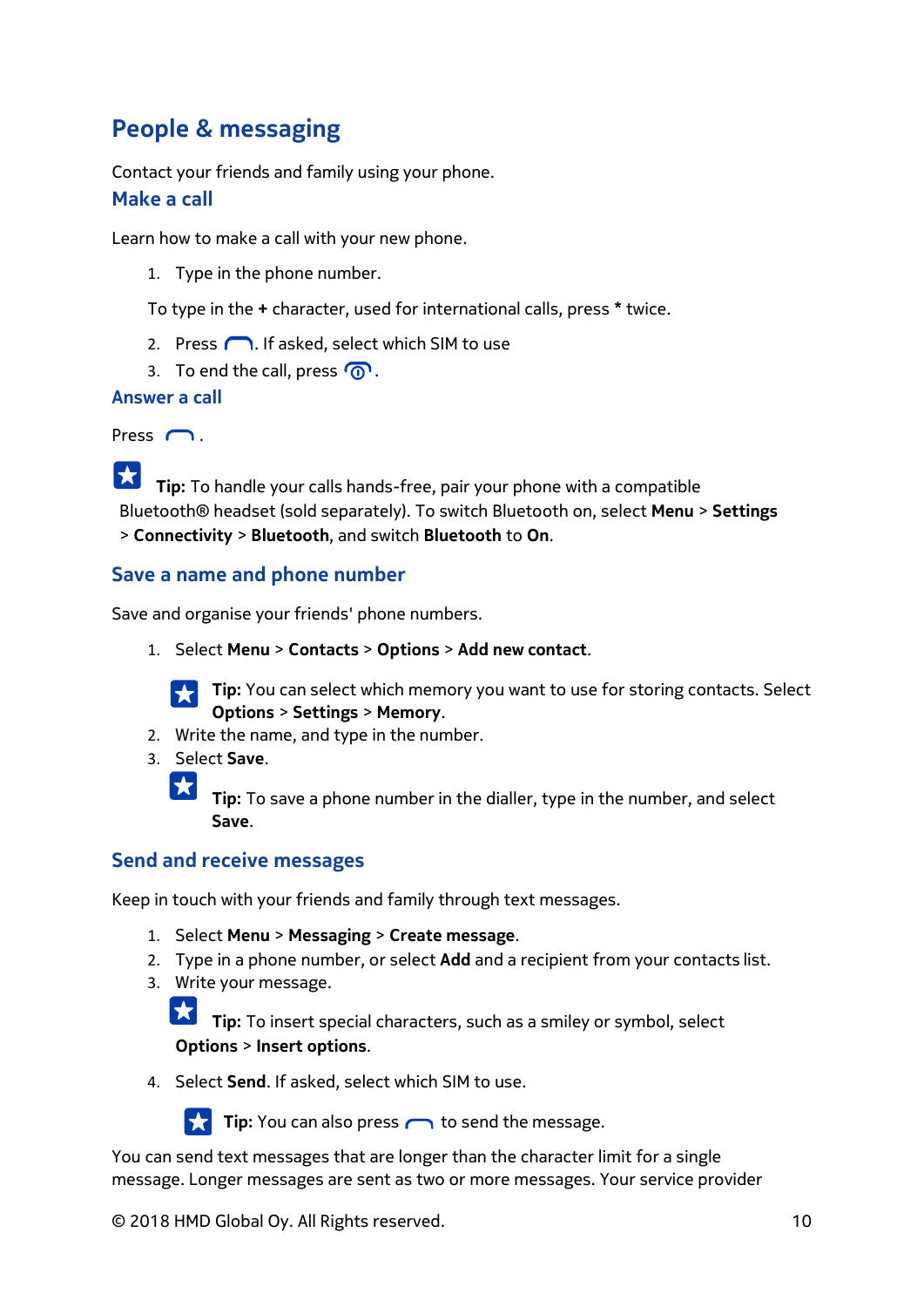may charge accordingly. Characters with accents, other marks, or some language options, take more space, and limit the number of characters that can be sent in a single message.

#### **Read a message**

On the lock screen, select **Read**.



# **Get social**

Want to connect and share stuff with the people in your life? With social apps, you can stay up to date with what's happening with your friends.

To keep in touch with your friends and family, sign in to your instant messaging, sharing, and social networking services. Select **Menu** and the service you want to use. The available services may vary.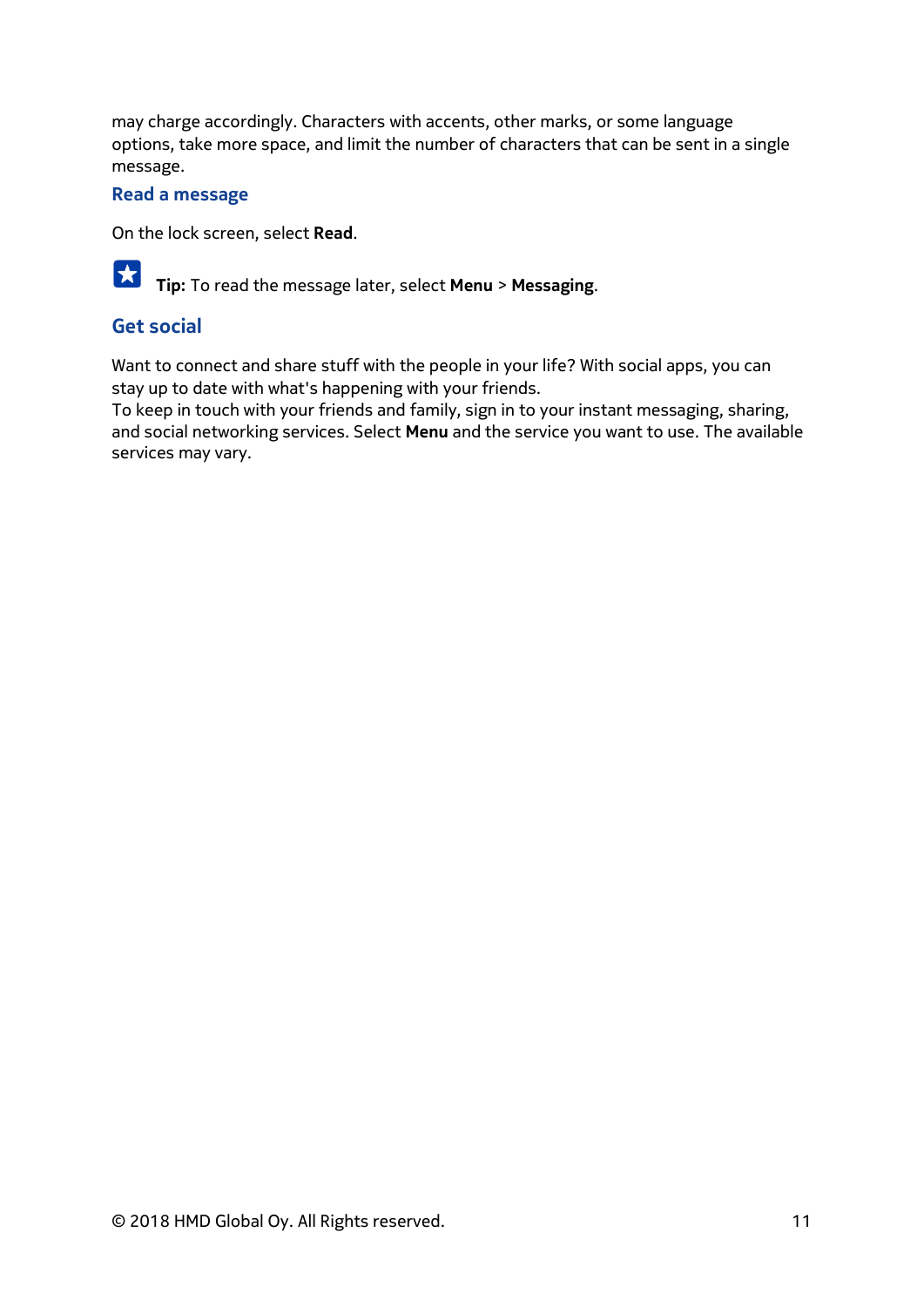# **Camera**

With your phone camera, you can easily take photos or record videos.

### **Take a photo**

Capture the best moments with your phone camera.

- 1. To switch the camera on, select **Menu** > **Camera**.
- 2. To zoom in or out, scroll up or down.
- 3. To take a photo, select  $\Box$ .



**Tip:** To take a selfie, select **Selfie > 0.** 

**Tip:** To switch the flash on, in camera, select > **Flash on**.

Keep a safe distance when using the flash. Do not use the flash on people or animals at close range. Do not cover the flash while taking a photo.

### **View the photos you've taken**

To view the photo right after taking it, select **New** > > **Photos** > **Captured**. To view the photo later, in camera, select > **Photos** > **Captured**.

# **Record a video**

Besides taking photos, you can also record videos with your phone.

- 1. To switch the camera on, select **Menu** > **Camera**.
- 2. To switch the video camera on, select > **Video camera**.
- 3. To start recording, select  $\bullet$ .
- 4. To stop recording, select .

 $\vert \star \vert$ **Tip:** Need more space for your videos? Insert a memory card, and your videos are saved directly to the card.

### **View the video you've recorded**

To view the video right after recording, select  $\blacktriangleright$  . To view the video later, in the video camera, select > **Videos** > **Recorded.**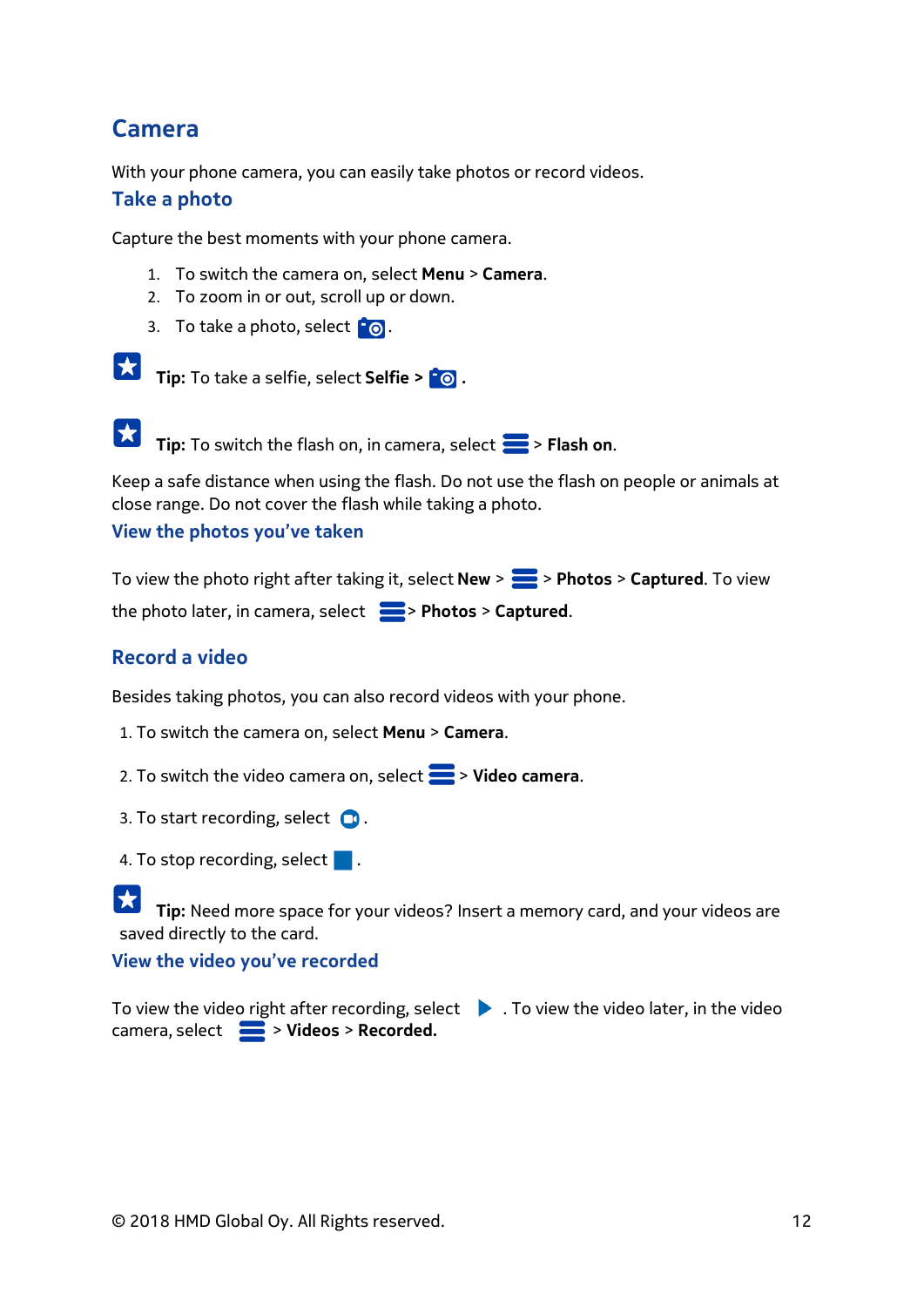# **Entertainment**

Having a spare moment and in need of entertainment? Learn how to listen to music or the radio on your phone.

# **Listen to music**

You can listen to your MP3 music files with the music player. To play music, you need to store the music files on a memory card.

- 1. Select **Menu** > **Music**.
- 2. Select **Options** > **All songs**.
- 3. Select a song.

**Tip:** To listen to music using wireless headphones, pair your phone with a compatible Bluetooth headset (sold separately). To switch Bluetooth on, select **Menu** > **Settings** > **Connectivity** > **Bluetooth**, and switch **Bluetooth** to **On**.

# **Listen to the radio**

Enjoy your favourite FM radio stations on the go.

To listen to the radio, you need to connect a compatible headset to the device. The headset acts as an antenna.

- 1. Connect a headset, and select **Menu** > **Radio**.
- 2. To go to the previous or next channel, scroll left or right.
- 3. To close the radio, select **Options** > **Switch off**.

# **Play a video**

Watch your favourite videos wherever you are.

- 1. Select **Menu** > **Videos**.
- 2. Select the folder containing the video you want to watch, and then the video. Not all video formats are supported.

#### **Pause or resume playback**

Press the scroll key, and select **Pause** or **Play.**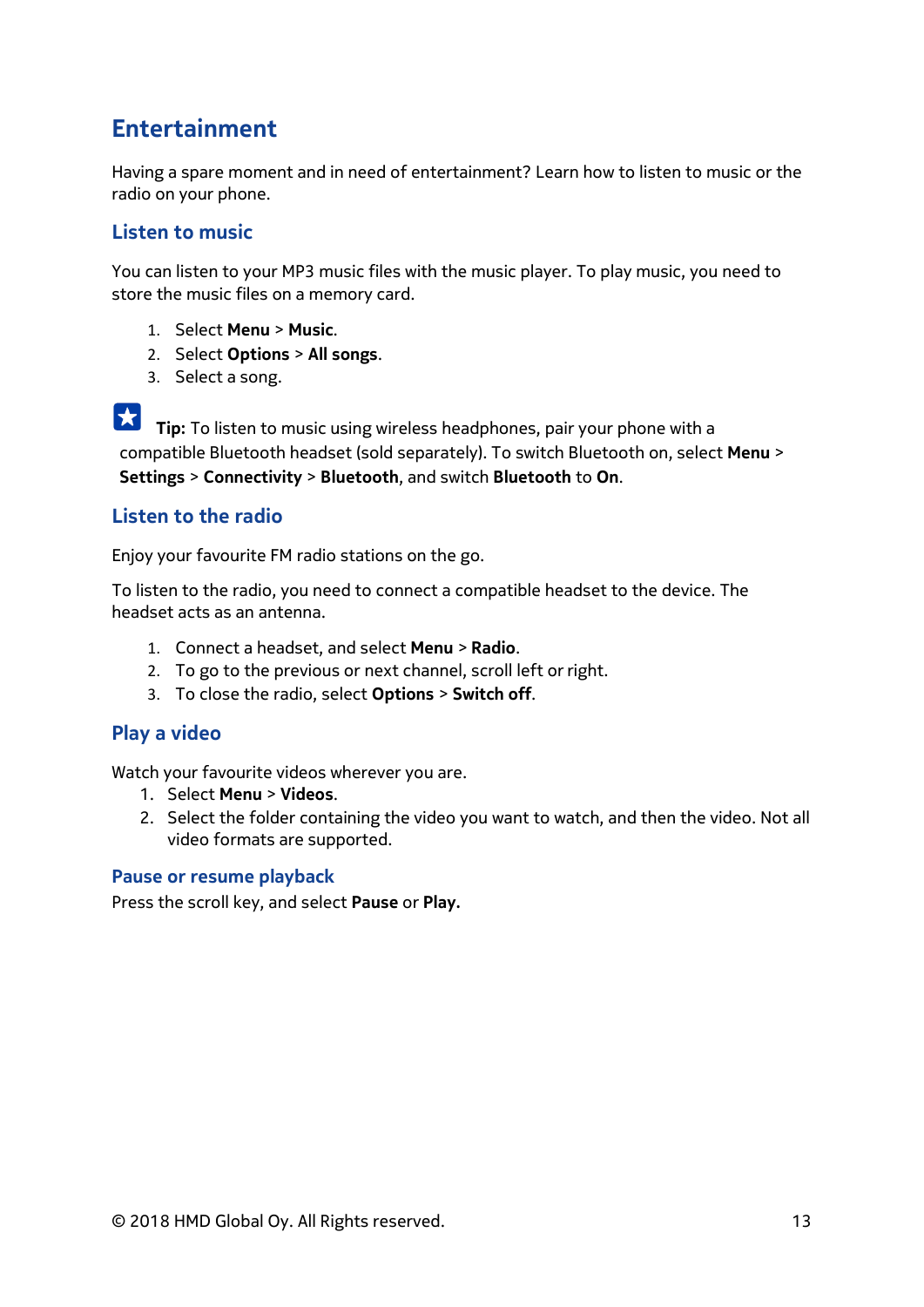# **Office**

Learn how to use the alarm clock to keep yourself organised.

### **Set an alarm**

Use your phone as an alarm clock.

- 1. Select **Menu** > **Alarm clock**.
- 2. Select an alarm and **Edit** > **Change**.
- 3. To set the hour, scroll up or down. To set the minutes, scroll right and then up or down.
- 4. Select **OK** > **Save**.

# **Add a calendar reminder**

Need to remember an event? Add it to your calendar.

- 1. Select **Menu** > **Calendar**.
- 2. Select a date and **Options** > **Add event**.
- 3. Type in a name for the event.
- 4. To set the time, scroll down, and select **Change**. To set the hour, scroll up or down. To set the minutes, scroll right and then up or down.
- **Tip:** By default, you are reminded by an alarm 15 minutes before the event. To change the alarm time, scroll down, and select **Change**. Select a reminder or **Never**.
- 5. Select **Save**.

### **Delete a calendar entry**

Go to the date of the entry, and select **View**. Go to the event you want to delete, and select **Options** > **Delete**.

# **Change the time and date**

You can set your phone clock manually.

- 1. Select **Menu** > **Settings** > **Date and time**.
- 2. Switch **Auto-update time** to **Off**.
- 3. To set the time, scroll down, and select **Time**. Use the scroll key to set the time, and select**OK**.
- **4.** To set the date, scroll down, and select **Date**. Use the scroll key to set the date, and select**OK.**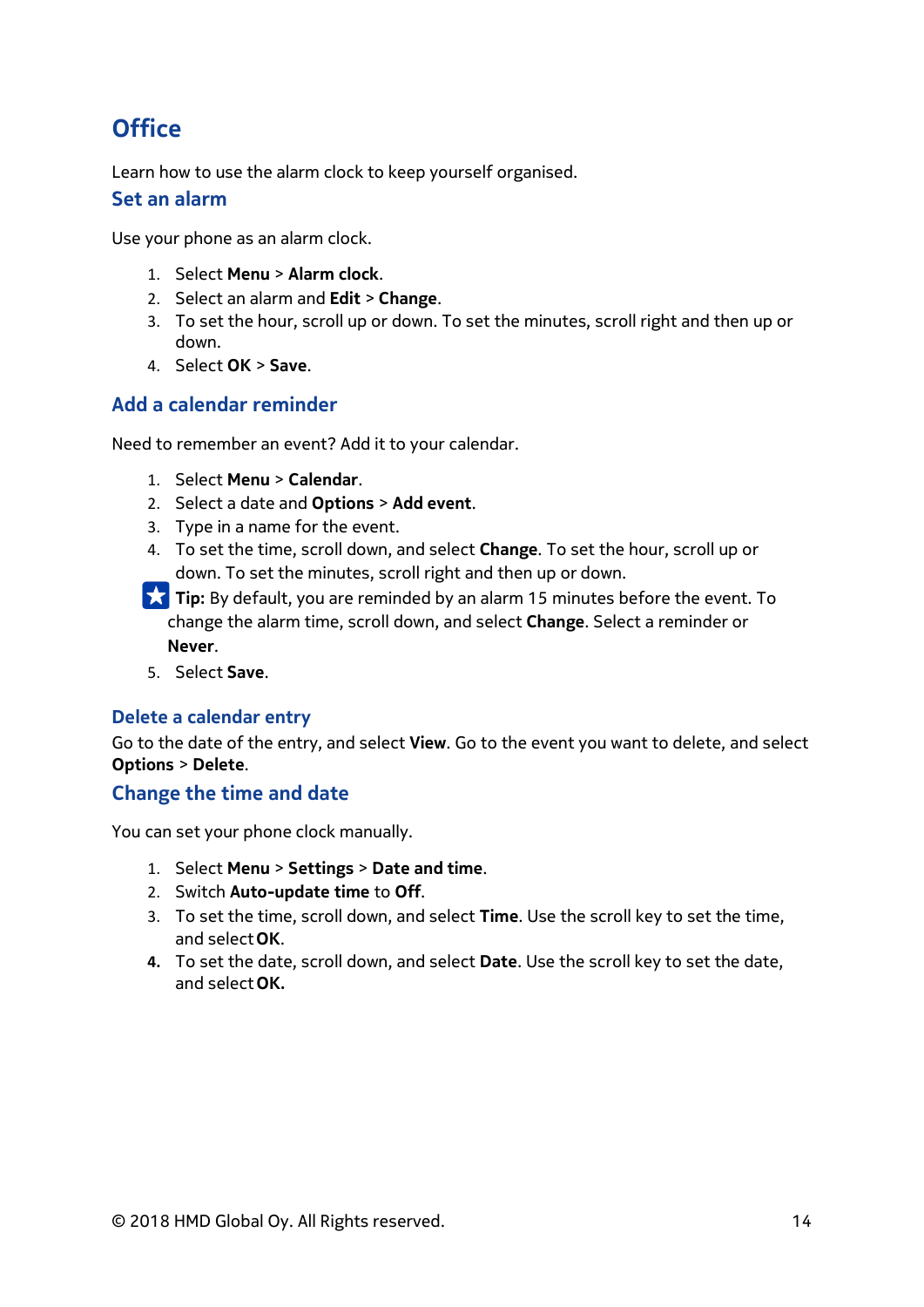# **Phone management**

Learn how to manage the personal data and content in your phone.

### **Share your content using Slam**

Share your stuff, such as contacts, photos, and videos, easily with friends and family. Just move your phone close to another phone and your content is transferred using Bluetooth.

- 1. Switch Bluetooth on in the receiving phone, and make sure the phone is visible to other phones.
- 2. Select, for example, a photo. Press the options key, and select **Share photo** > **Slam via Bluetooth**.
- 3. Move your phone close to the other phone.

Slam searches for the nearest phone, and sends the item to it.

Operating the device in hidden mode is a safer way to avoid malicious software. Do not accept Bluetooth connection requests from sources you do not trust. You can also switch the Bluetooth function off when you are not using it.

# **Copy content between your phone and computer**

Copy photos, videos, music, and other content created by you (and stored on the memory card) between your phone and computer.

To copy content from the phone memory, you need to have a memory card inserted in your phone.

- 1. Connect your phone to a compatible computer with a compatible USB cable.
- 2. Select **Mass storage**.
- 3. On your computer, open a file manager, such as Windows Explorer, and browse to your phone. You can see the content stored on the memory card.
- 4. Drag and drop items between your phone and computer.

# **Remove private content from your phone**

If you buy a new phone, or otherwise want to dispose of or recycle your phone, here's how you can remove your personal info and content.

When removing private content from your phone, pay attention to whether you are removing content from the phone memory or the SIM card.

- 1. To remove messages, select **Menu** > **Messaging** > **Options** > **Delete more** > **Choose** > **options** > **Choose all** > **Done**. Go to the folder you want to empty, and select **Options** > **Delete conversation** > **Yes**.
- 2. To remove contacts, select **Menu** > **Contacts** > **Options** > **Delete contacts** > **Options** > **Choose all** > **Back** > **Done** > **Delete**.
- 3. To remove your call info, select **Menu** > **Call log** > **Clear call log** > **All calls**.
- 4. Check that all your personal content has been removed.

The content and info stored on the memory card is notremoved.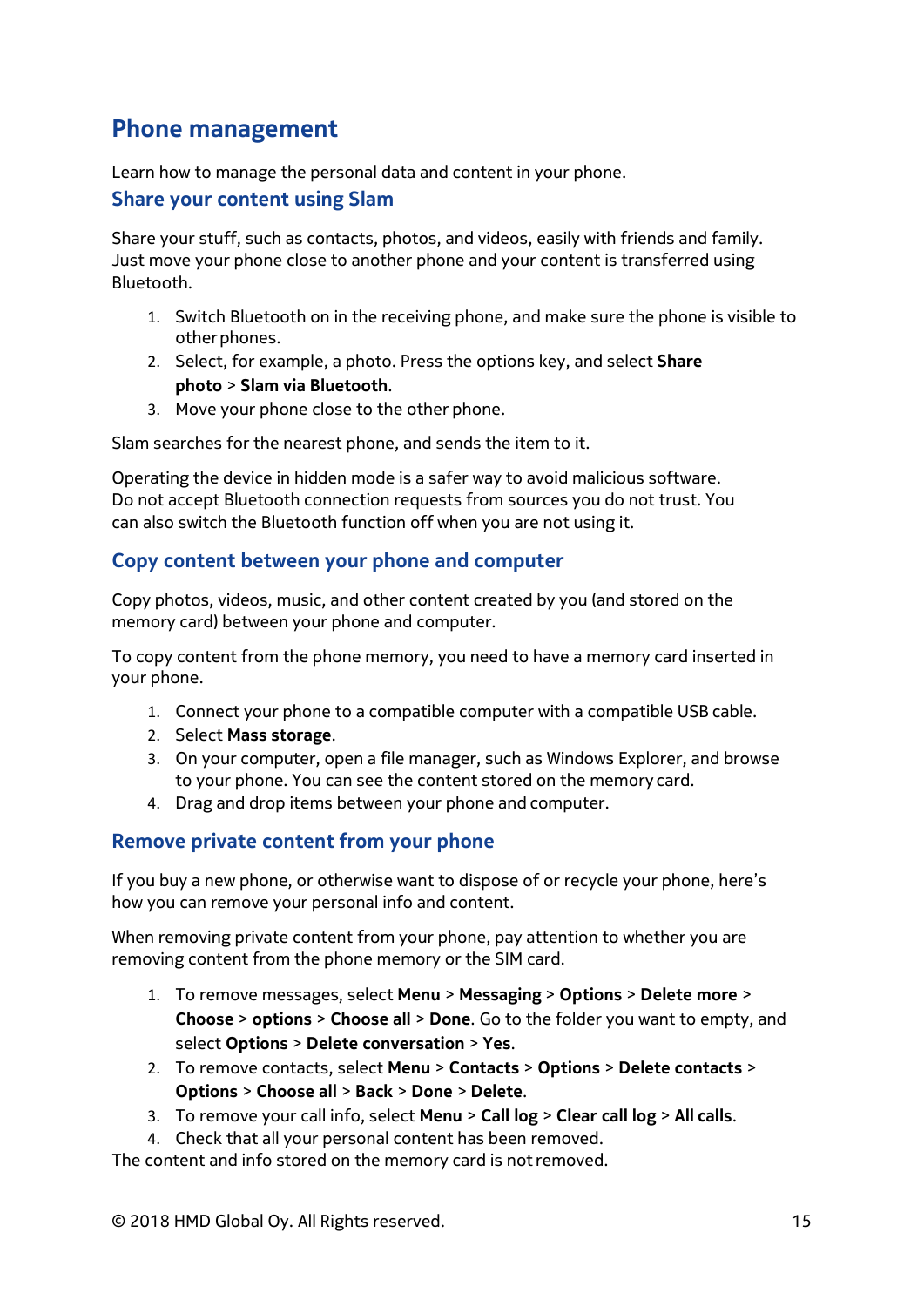# **Remove all content from your phone and restore the original settings**

To reset your phone to its original settings and to remove all your data, on the home screen, type in **\*#7370#**.

#### **Access codes**

Learn what the different codes on your phone are for.

| PIN or PIN2               | These protect your SIM card against unauthorised use                   |
|---------------------------|------------------------------------------------------------------------|
| code (4-8                 | or are required to access some features.                               |
| digits)                   | You can set your phone to ask for the PIN code                         |
|                           | when you switch it on.                                                 |
|                           | If you forget the codes or they aren't supplied with                   |
|                           | your card, contact your network service provider.                      |
|                           | If you type in the code incorrectly 3 times in a row, you              |
|                           | need to unblock the code with the PUK or PUK2 code.                    |
| PUK or PUK2               | These are required to unblock a PIN or PIN2 code.                      |
|                           | If the codes are not supplied with your SIM card,                      |
|                           | contact your network service provider.                                 |
|                           |                                                                        |
| Security code (lock code, | This helps you protect your phone against                              |
| password)                 | unauthorised use. You can set your phone to ask for                    |
|                           | the lock code that you define. The default lock code is                |
|                           | 12345.                                                                 |
|                           | Keep the code secret and in a safe place, separate<br>from your phone. |
|                           | If you forget the code and your phone is locked, your                  |
|                           | phone will require service. Additional charges may                     |
|                           | apply, and all the personal data on your phone may be                  |
|                           | deleted.                                                               |
|                           | For more info, contact the nearest care point for your                 |
|                           | phone, or your phone dealer.                                           |
| <b>IMEI</b>               | This is used to identify phones in the network. You may                |
|                           | also need to give the number to your care point                        |
|                           | services or phone dealer.                                              |
|                           | To view your IMEI number, dial *#06#.                                  |

# **Find your model number and serial number (IMEI)**

If you need to contact your care point or your service provider, you may need info such as the model number and the serial number (IMEI). To see the model number, dial **\*#0000#**. To see the serial number, dial **\*#06#**.

If you have a dual SIM phone, only IMEI1 is needed.

You can also find the info on your phone label, which is located under the battery.

The IMEI is also visible on the original sales box.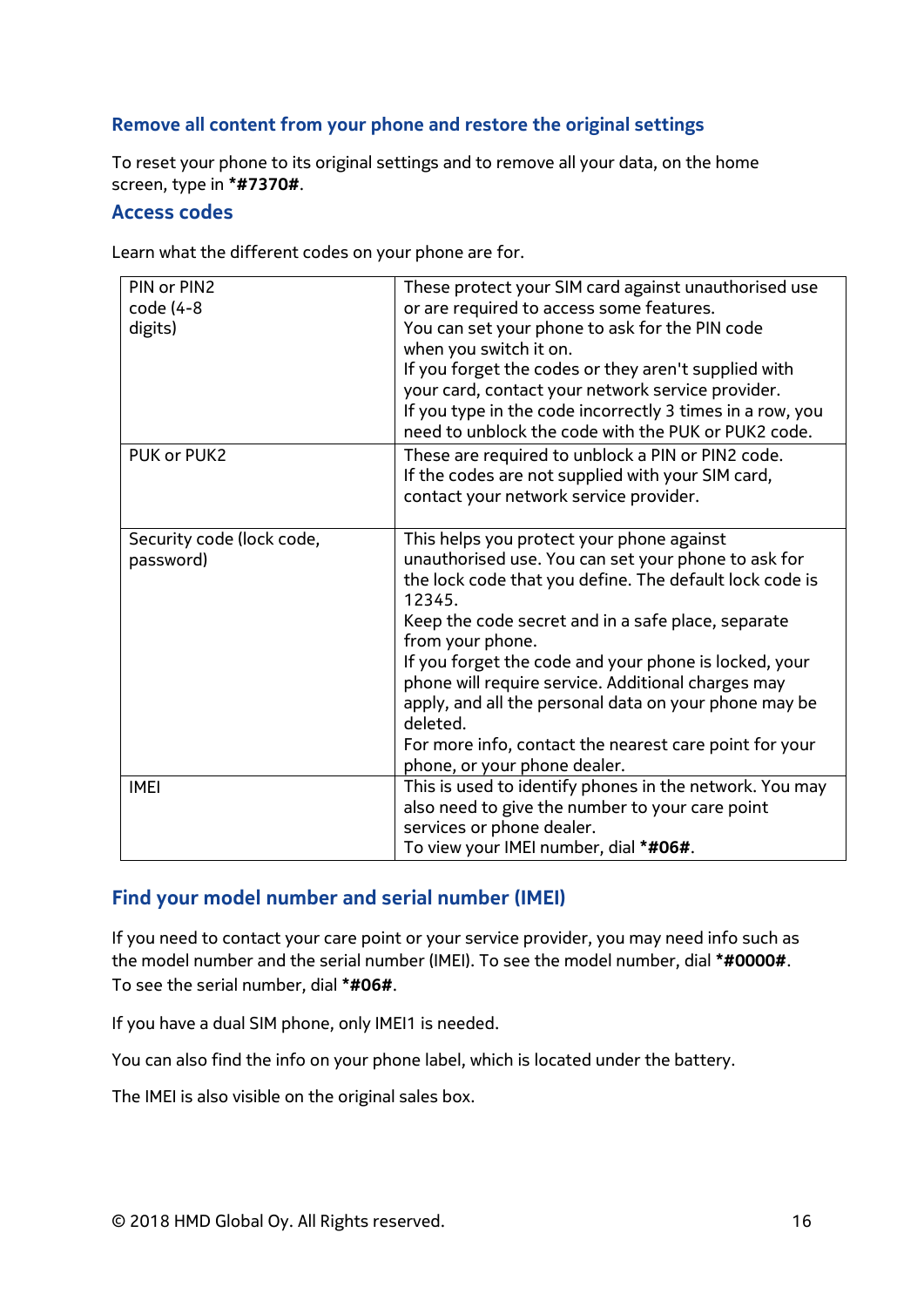# **Product and safety info**

# **Emergency calls**

**Important:** Connections in all conditions cannot be guaranteed. Never rely solely on any wireless phone for essential communications like medical emergencies.

Before making the call:

- Switch the phone on.
- If the phone keys are locked, unlock them.
- Move to a place with adequate signal strength.
- 1. Press the end key repeatedly, until the home screen is shown.
- 2. Type in the official emergency number for your present location. Emergency call numbers vary by location.
- 3. Press the call key.
- 4. Give the necessary info as accurately as possible. Do not end the call until given permission to do so.

You may also need to do the following:

- Put a SIM card in the phone.
- If your phone asks for a PIN code, type in the official emergency number for yourpresent location, and press the call key.
- Switch the call restrictions off in your phone, such as call barring, fixed dialling, or closeduser group.

# **Take care of your device**

Handle your device, battery, charger and accessories with care. The following suggestions help you keep your device operational.

- Keep the device dry. Precipitation, humidity, and all types of liquids or moisture can contain minerals that corrode electronic circuits. If your device gets wet, remove the battery, and let the device dry.
- Do not use or store the device in dusty or dirty areas.
- Do not store the device in high temperatures. High temperatures may damage the device or battery.
- Do not store the device in cold temperatures. When the device warms to its normal temperature, moisture can form inside the device and damage it.
- Do not open the device other than as instructed in the user guide.
- Unauthorised modifications may damage the device and violate regulations governingradio devices.
- Do not drop, knock, or shake the device or the battery. Rough handling can break it.
- Only use a soft, clean, dry cloth to clean the surface of the device.
- Do not paint the device. Paint can prevent proper operation.
- For optimal performance, switch the device off and remove the battery from time to time.
- Keep the device away from magnets or magnetic fields.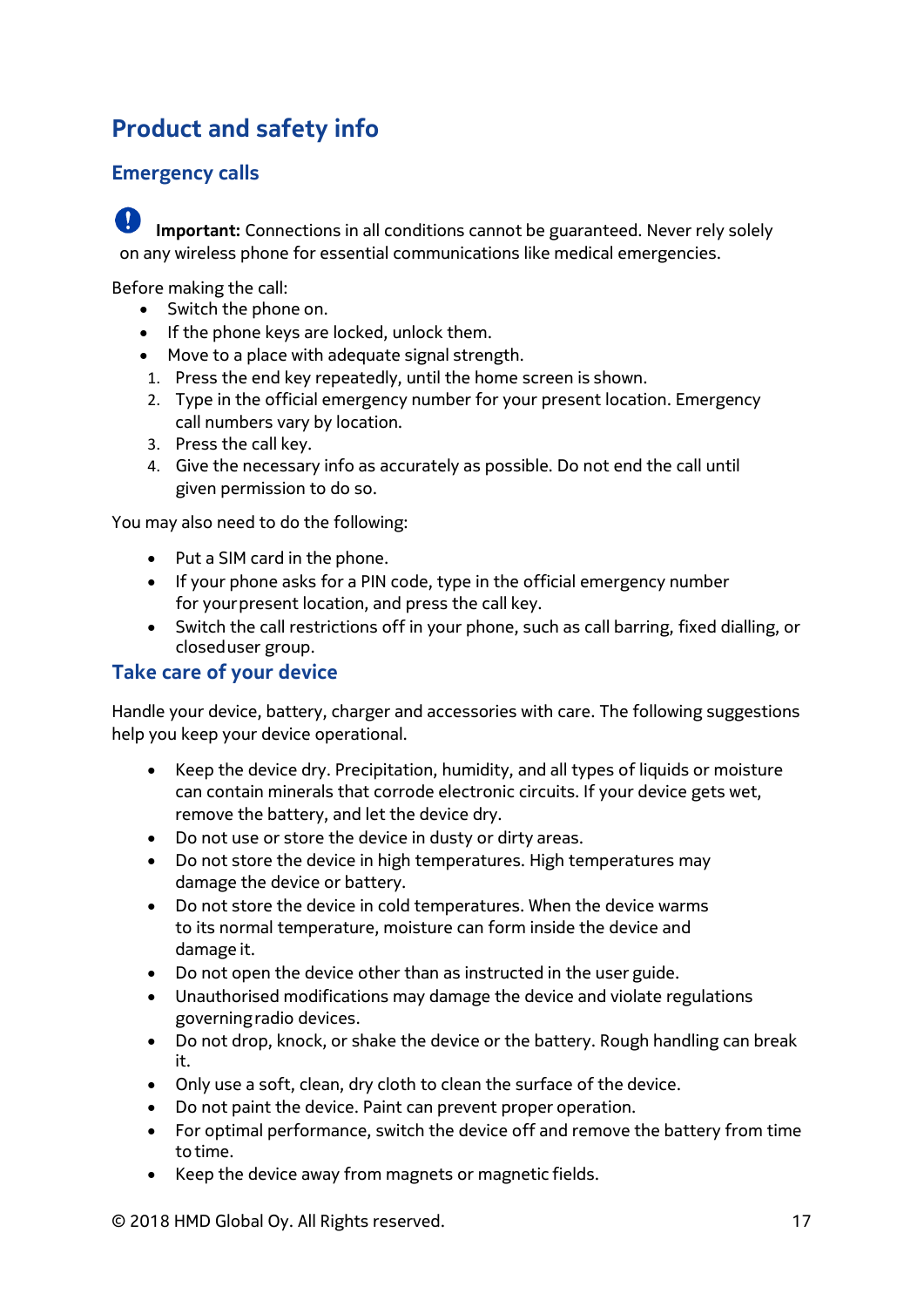• To keep your important data safe, store it in at least two separate places, such as your device, memory card, or computer, or write down important info.

# **Recycle**



### **Crossed-out wheelie-bin symbol**

The crossed-out wheelie-bin symbol on your product, battery, literature, or packaging reminds you that all electrical and electronic products and batteries must be taken to separate collection at the end of their working life. Do not dispose of these products as unsorted municipal waste: take them for recycling. For info on your nearest recycling point, check with your local waste authority.

#### **Battery and charger safety**

Always switch the device off and unplug the charger before removing the battery. To unplug a charger or an accessory, hold and pull the plug, not the cord.

When your charger is not in use, unplug it. If left unused, a fully charged battery will lose its charge over time.

Always keep the battery between 15°C and 25°C (59°F and 77°F) for optimal performance. Extreme temperatures reduce the capacity and lifetime of the battery. A device with a hot or cold battery may not work temporarily.

Accidental short-circuiting can happen when a metallic object touches the metal strips on the battery. This may damage the battery or the other object.

Do not dispose of batteries in a fire as they may explode. Obey local regulations. Recycle when possible. Do not dispose as household waste.

Do not dismantle, cut, crush, bend, puncture, or otherwise damage the battery in any way. If a battery leaks, do not let liquid touch skin or eyes. If this happens, immediately flush the affected areas with water, or seek medical help. Do not modify, attempt to insert foreign objects into the battery, or immerse or expose it to water or other liquids. Batteries may explode if damaged.

Use the battery and charger for their intended purposes only. Improper use, or use of unapproved or incompatible batteries or chargers may present a risk of fire, explosion, or other hazard, and may invalidate any approval or warranty. If you believe the battery or charger is damaged, take it to a service centre or your phone dealer before continuing to use it. Never use a damaged battery or charger. Only use the charger indoors. Do not charge your device during a lightning storm.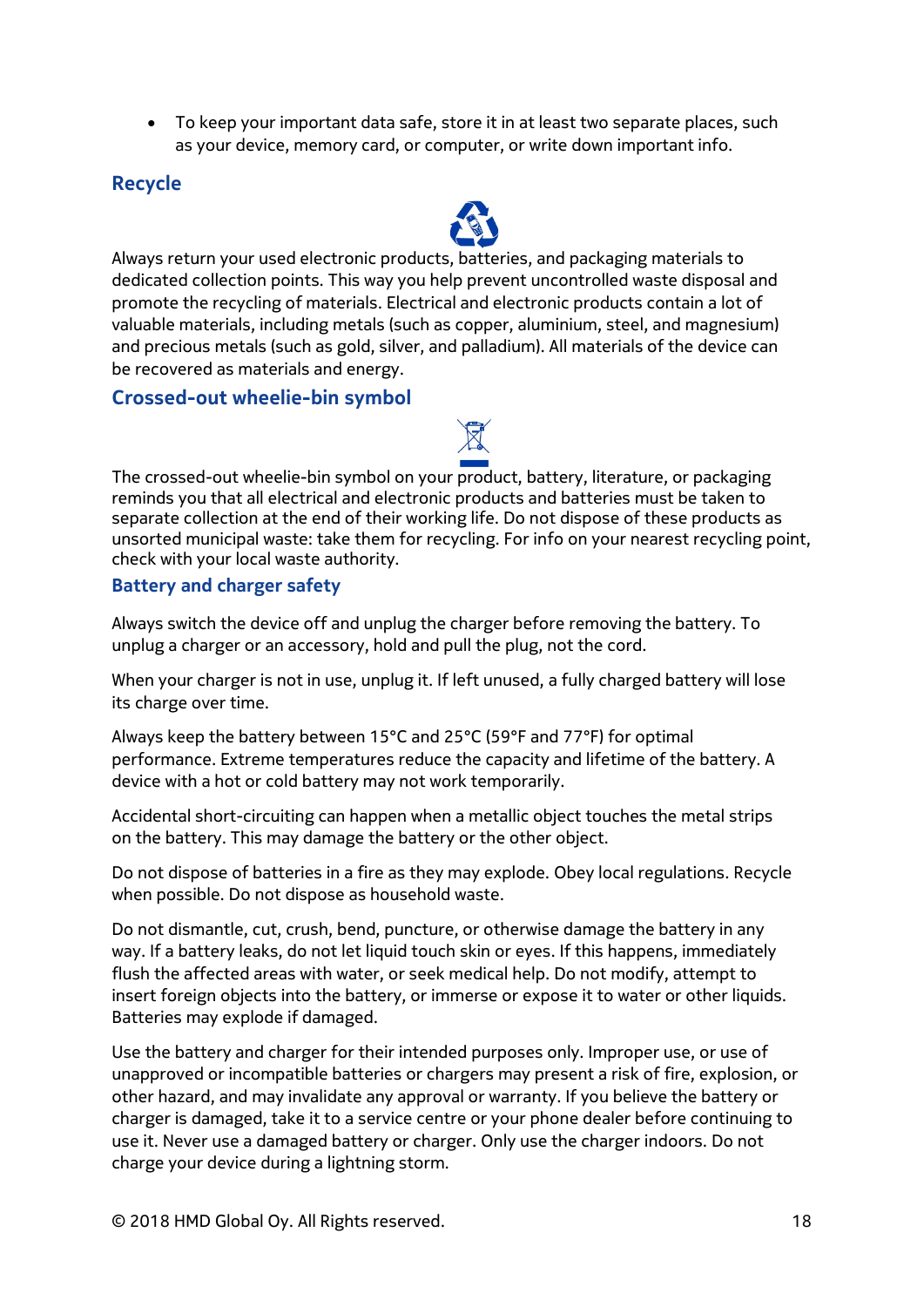# **Small children**

Your device and its accessories are not toys. They may contain small parts. Keep them out of the reach of small children.

# **Medical devices**

Operation of radio transmitting equipment, including wireless phones, may interfere with inadequately shielded medical devices' function. Consult a physician or the medical device's manufacturer to determine if it is adequately shielded from external radio energy. **Implanted medical devices**

To avoid potential interference, manufacturers of implanted medical devices recommend a minimum separation of 15.3 centimetres (6 inches) between a wireless device and the medical device. Persons who have such devices should:

- Always keep the wireless device more than 15.3 centimetres (6 inches) from the medical device.
- Not carry the wireless device in a breast pocket.
- Hold the wireless device to the ear opposite the medical device.
- Switch the wireless device off if there is any reason to suspect that interference is takingplace.
- Follow the manufacturer directions for the implanted medical device.

If you have any questions about using your wireless device with an implanted medical device, consult your health care provider.

# **Hearing**

**Warning:** When you use the headset, your ability to hear outside sounds may be affected. Do not use the headset where it can endanger your safety.

Some wireless devices may interfere with some hearing aids.

# **Protect your device from harmful content**

Your device may be exposed to viruses and other harmful content. Take the following precautions:

- Be cautious when opening messages. They may contain malicious software or otherwise be harmful to your device or computer.
- Be cautious when accepting connectivity requests, browsing the internet, or downloading content.
- Do not accept Bluetooth connections from sources you do not trust.
- Only install and use services and software from sources that you trust and that offer adequate security and protection.
- Install antivirus and other security software on your device and any connected computer. Only use one antivirus app at a time. Using more may affect performance and operation of the device and/or computer.
- If you access preinstalled bookmarks and links to third party internet sites, take theappropriate precautions. HMD Global does not endorse or assume liability for such sites.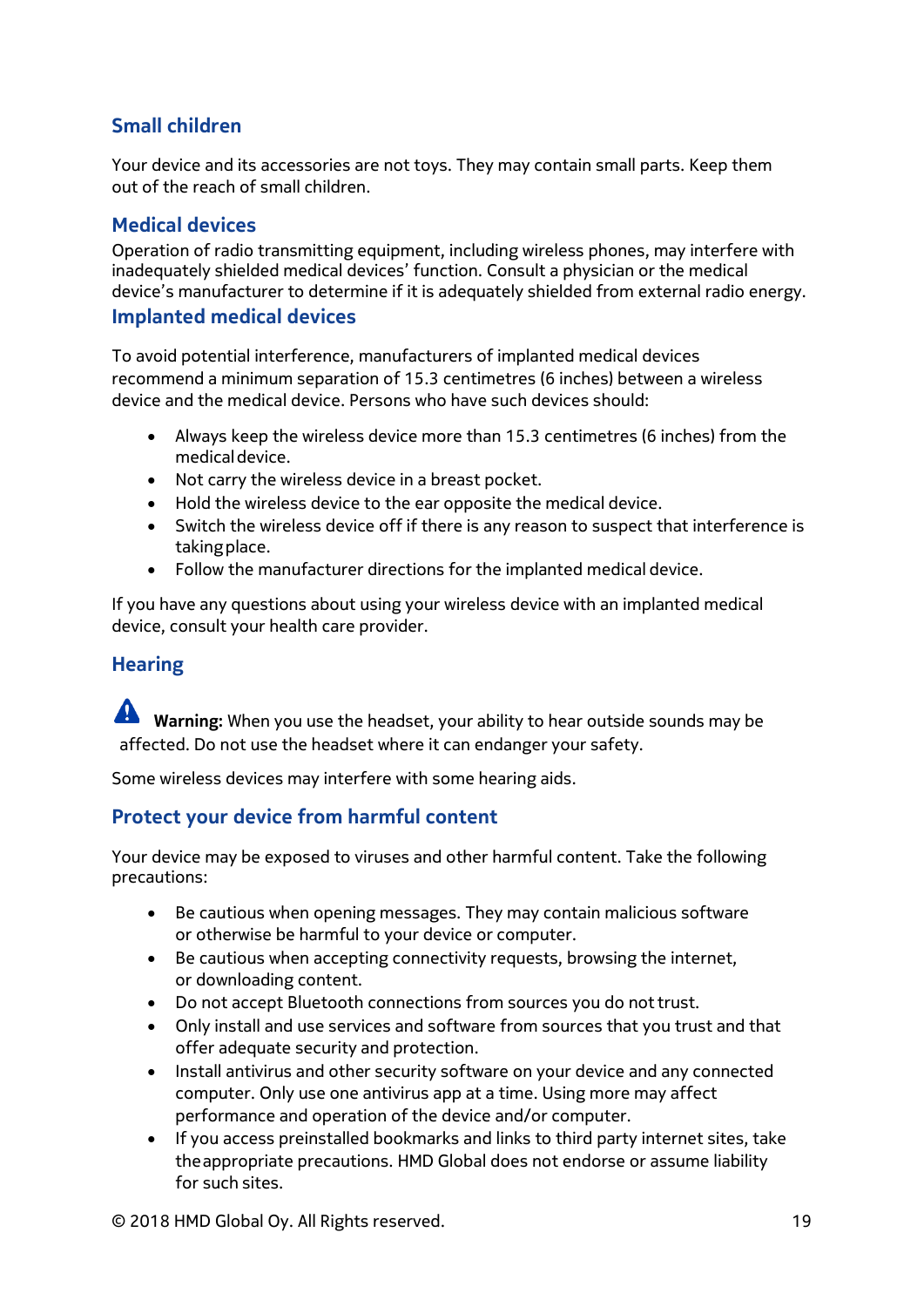# **Vehicles**

Radio signals may affect improperly installed or inadequately shielded electronic systems in vehicles. For more info, check with the manufacturer of your vehicle or its equipment.

Only qualified personnel should install the device in a vehicle. Faulty installation may be dangerous and invalidate your warranty. Check regularly that all wireless device equipment in your vehicle is mounted and operating properly. Do not store or carry flammable or explosive materials in the same compartment as the device, its parts, or accessories. Do not place your device or accessories in the air bag deployment area.

# **Potentially explosive environments**

Switch your device off in potentially explosive environments, such as near petrol pumps. Sparks may cause an explosion or fire resulting in injury or death. Note restrictions in areas with fuel; chemical plants; or where blasting operations are in progress. Areas with a potentially explosive environment may not be clearly marked. These usually are areas where you are advised to switch your engine off, below deck on boats, chemical transfer or storage facilities, and where the air contains chemicals or particles. Check with the manufacturers of vehicles using liquefied petroleum gas (such as propane or butane) if this device can be safely used in their vicinity.

# **Certification information (SAR)**

This mobile device meets guidelines for exposure to radio waves.

Your mobile device is a radio transmitter and receiver. It is designed not to exceed the limits for exposure to radio waves (radio frequency electromagnetic fields), recommended by international guidelines from the independent scientific organization ICNIRP. These guidelines incorporate substantial safety margins that are intended to assure the protection of all persons regardless of age and health. The exposure guidelines are based on the Specific Absorption Rate (SAR), which is an expression of the amount of radio frequency (RF) power deposited in the head or body when the device is transmitting. The ICNIRP SAR limit for mobile devices is 2.0 W/kg averaged over 10 grams of tissue.

SAR tests are carried out with the device in standard operating positions, transmitting at its highest certified power level, in all its frequency bands.

Please refer to www.nokia.com/phones/sar for the maximum SAR value of the device.

This device meets RF exposure guidelines when used against the head or when positioned at least 1.5 centimetres (5/8 inch) away from the body. When a carry case, belt clip or other form of device holder is used for body-worn operation, it should not contain metal and should provide at least the above stated separation distance from the body.

To send data or messages, a good connection to the network is needed. Sending may be delayed until such a connection is available. Follow the separation distance instructions until the sending is finished.

During general use, the SAR values are usually well below the values stated above. This is because, for purposes of system efficiency and to minimise interference on the network, the operating power of your mobile is automatically decreased when full power is not needed for the call. The lower the power output, the lower the SAR value.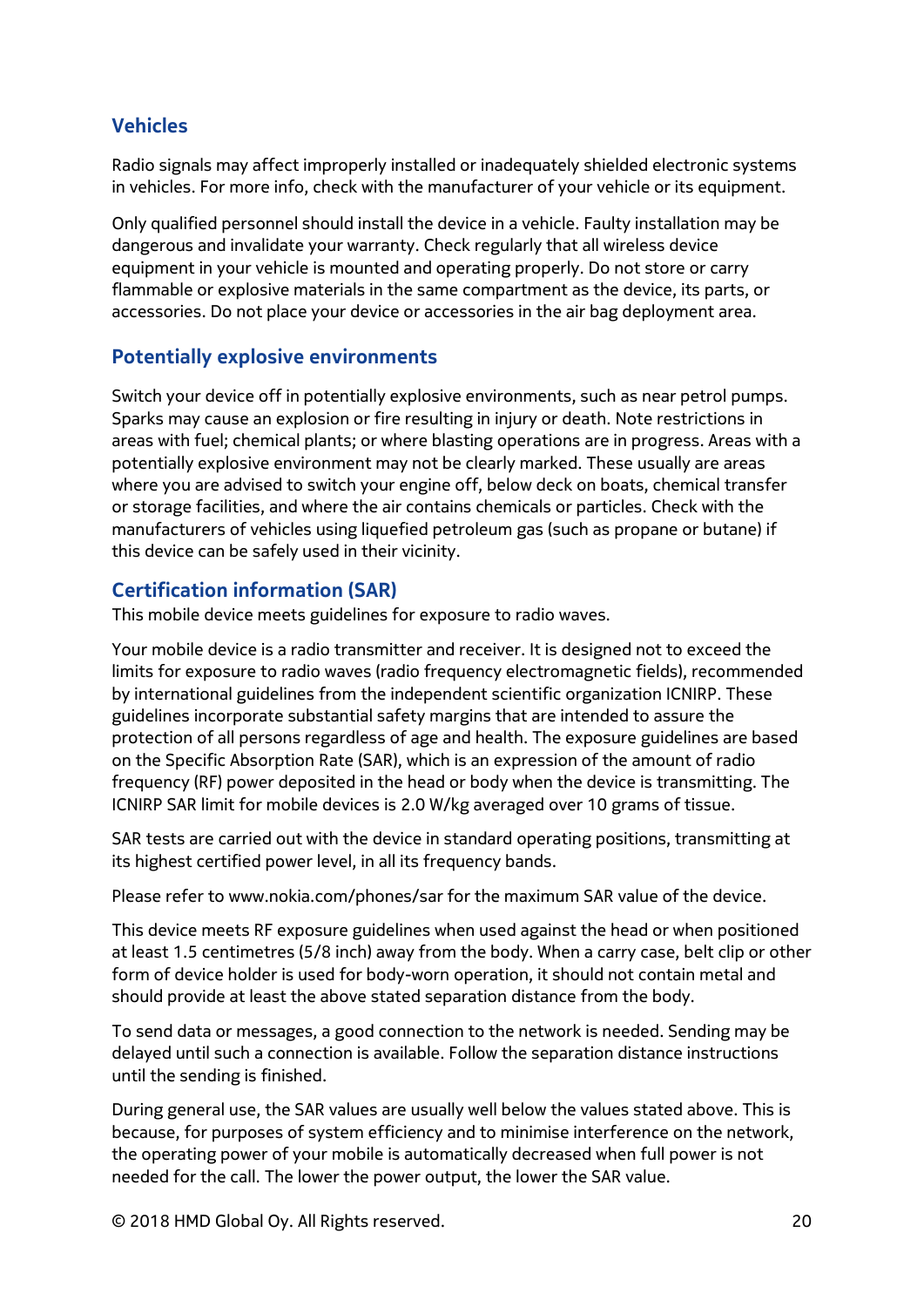Device models may have different versions and more than one value. Component and design changes may occur over time and some changes could affect SAR values.

For more info, go to www.sar-tick.com Note that mobile devices may be transmitting even if you are not making a voice call.

The World Health Organization (WHO) has stated that current scientific information does not indicate the need for any special precautions when using mobile devices. If you are interested in reducing your exposure, they recommend you limit your usage or use a hands-free kit to keep the device away from your head and body. For more information and explanations and discussions on RF exposure, go to the WHO website at [www.who.int/peh-emf/en/.](http://www.who.int/peh-emf/en/)

# **About Digital Rights Management**

When using this device, obey all laws and respect local customs, privacy and legitimate rights of others, including copyrights. Copyright protection may prevent you from copying, modifying, or transferring photos, music, and other content.

# **Copyrights and other notices**

The availability of products, features, apps and services may vary by region. For more info, contact your dealer or your service provider. This device may contain commodities, technology or software subject to export laws and regulations from the US and other countries. Diversion contrary to law is prohibited.

The contents of this document are provided "as is". Except as required by applicable law, no warranties of any kind, either express or implied, including, but not limited to, the implied warranties of merchantability and fitness for a particular purpose, are made in relation to the accuracy, reliability or contents of this document. HMD Global reserves the right to revise this document or withdraw it at any time without prior notice.

To the maximum extent permitted by applicable law, under no circumstances shall HMD Global or any of its licensors be responsible for any loss of data or income or any special, incidental, consequential or indirect damages howsoever caused.

Reproduction, transfer or distribution of part or all of the contents in this document in any form without the prior written permission of HMD Global is prohibited. HMD Global operates a policy of continuous development. HMD Global reserves the right to make changes and improvements to any of the products described in this document without prior notice.

HMD Global does not make any representations, provide a warranty, or take any responsibility for the functionality, content, or end-user support of third-party apps provided with your device. By using an app, you acknowledge that the app is provided as is.

Downloading of maps, games, music and videos and uploading of images and videos may involve transferring large amounts of data. Your service provider may charge for the data transmission. The availability of particular products, services and features may vary by region. Please check with your local dealer for further details and availability of language options.

Certain features, functionality and product specifications may be network dependent and subject to additional terms, conditions, and charges.